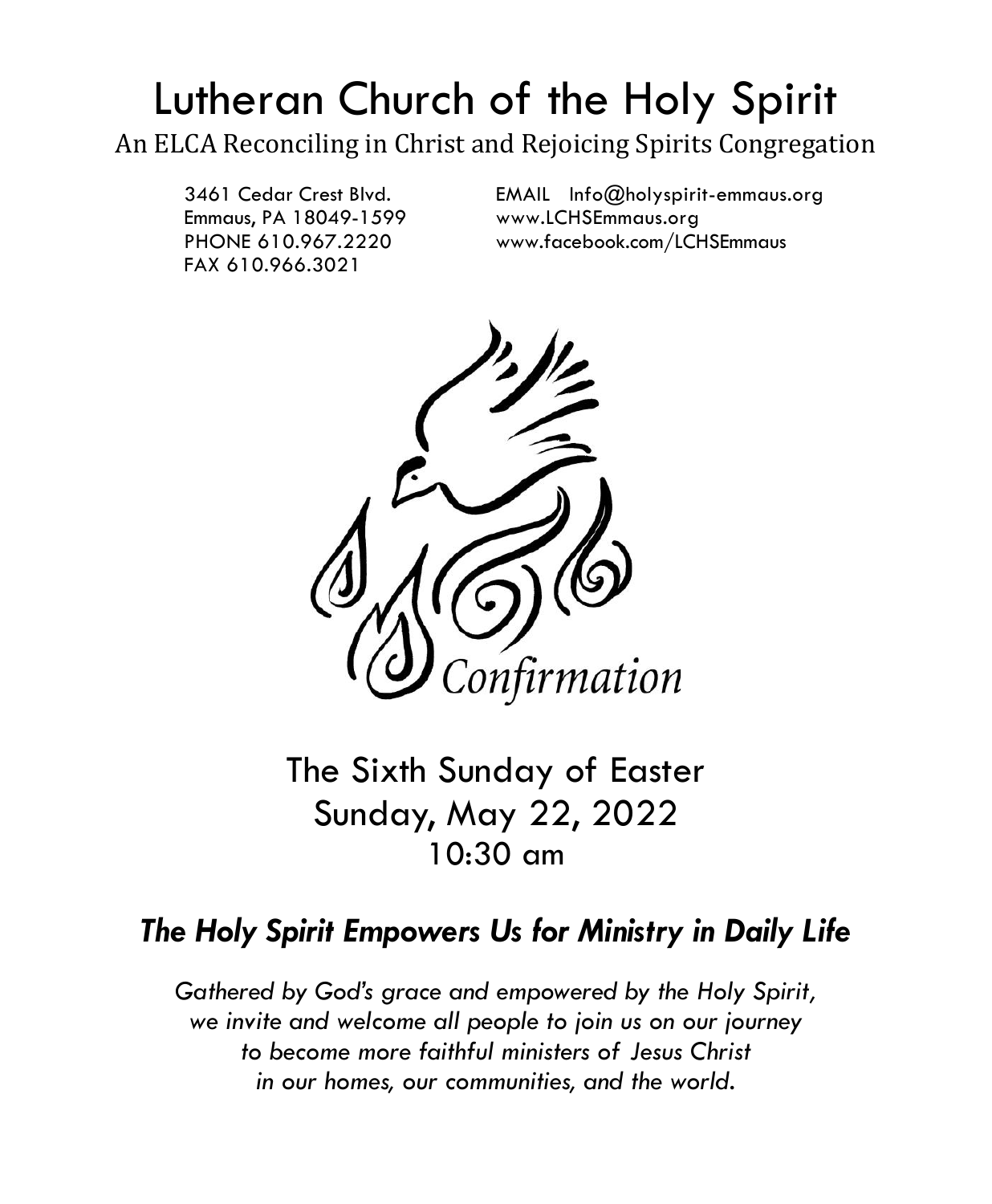*Please silence all communication devices*

Our services are live streamed and recorded. In-person attendance implies consent to be included in the live streamed and recorded worship service. All who are baptized and believe in the presence of Jesus Christ in Holy Communion are welcome to receive the Sacrament. Gluten free wafers are available. Grape juice is used in our celebration so that all may freely receive. Children may receive the sacrament if they have completed instruction with a pastor.

## **GATHERING**

*The Holy Spirit calls us together as the people of God.*

**GATHERING MUSIC** *Galeries Ancien* Dennis Janzer

### **EASTER GREETING**

Alleluia! Christ is risen! **Christ is risen indeed. Alleluia!**

### **WELCOME AND ANNOUNCEMENTS**

*The assembly stands.*

#### **GATHERING DIALOG** *(based on Acts 16, John 14)*

Jesus dwells among us, teaching us to believe in his name. **Let us offer God our thanks.** The Holy Spirit dwells among us, guiding us down the paths of life. **Let us offer God our praise.** God dwells among us, calling us to worship. **Let us offer God our worship**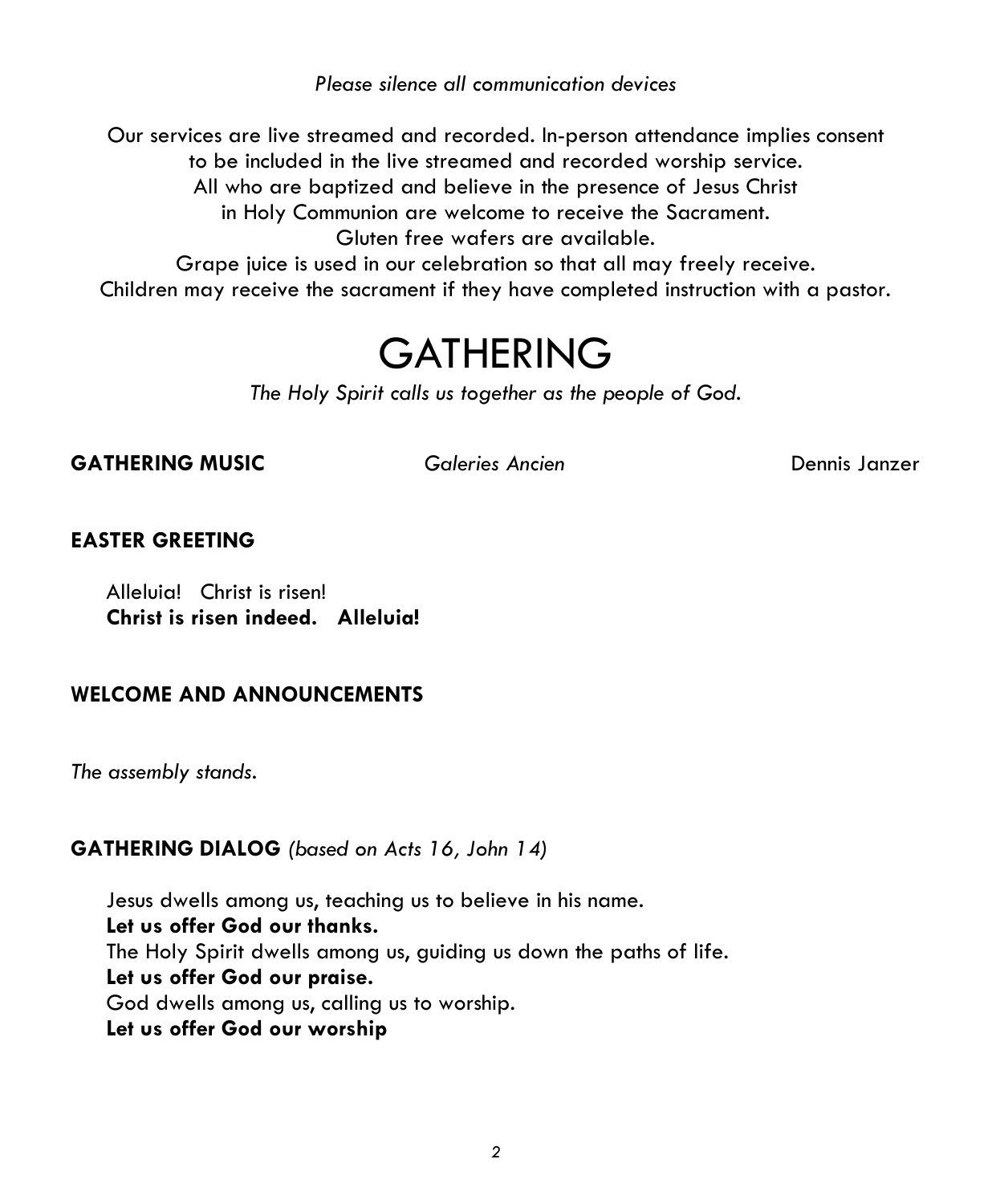

#### **GREETING**

The grace of our Lord Jesus Christ, the love of God, and the communion of the Holy Spirit be with you all. **And also with you.**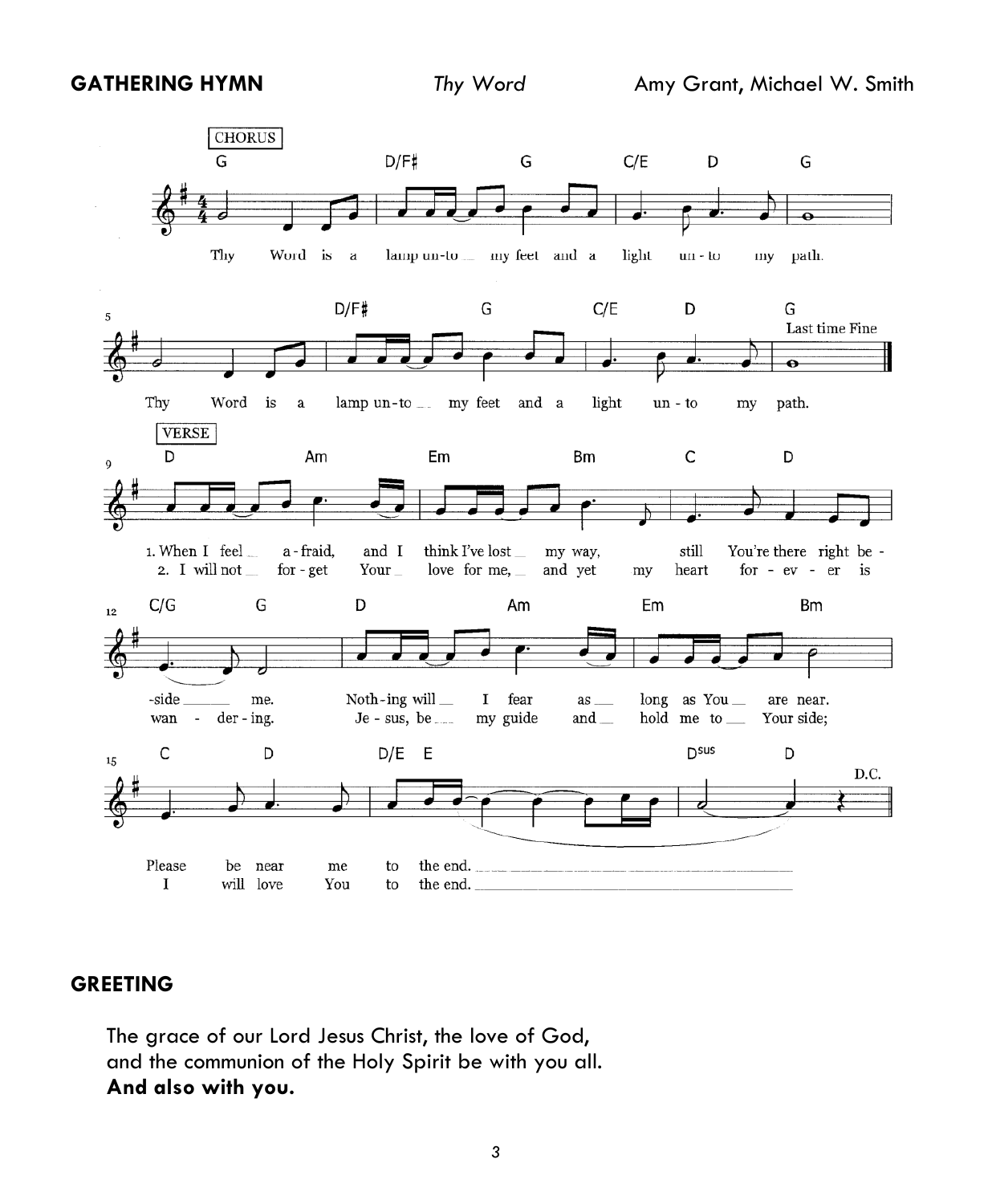#### **PRAYER OF THE DAY**

Let us pray. Bountiful God, you gather your people into your family, and you promise us food from your tree of life. Nourish us with your word, that empowered by your Spirit we may love one another and the world you have made, through Jesus Christ, our Savior and Lord, who lives and reigns with you and the Holy Spirit, one God, now and forever. **Amen**

*The assembly is seated.*

## **WORD**

*God speaks to us in scripture readings, preaching and song.*

**FIRST READING** Acts 16:9-15 New Revised Standard Version

A reading from Acts.

During the night Paul had a vision: there stood a man of Macedonia pleading with him and saying, "Come over to Macedonia and help us." When he had seen the vision, we immediately tried to cross over to Macedonia, being convinced that God had called us to proclaim the good news to them.

We set sail from Troas and took a straight course to Samothrace, the following day to Neapolis, and from there to Philippi, which is a leading city of the district of Macedonia and a Roman colony. We remained in this city for some days.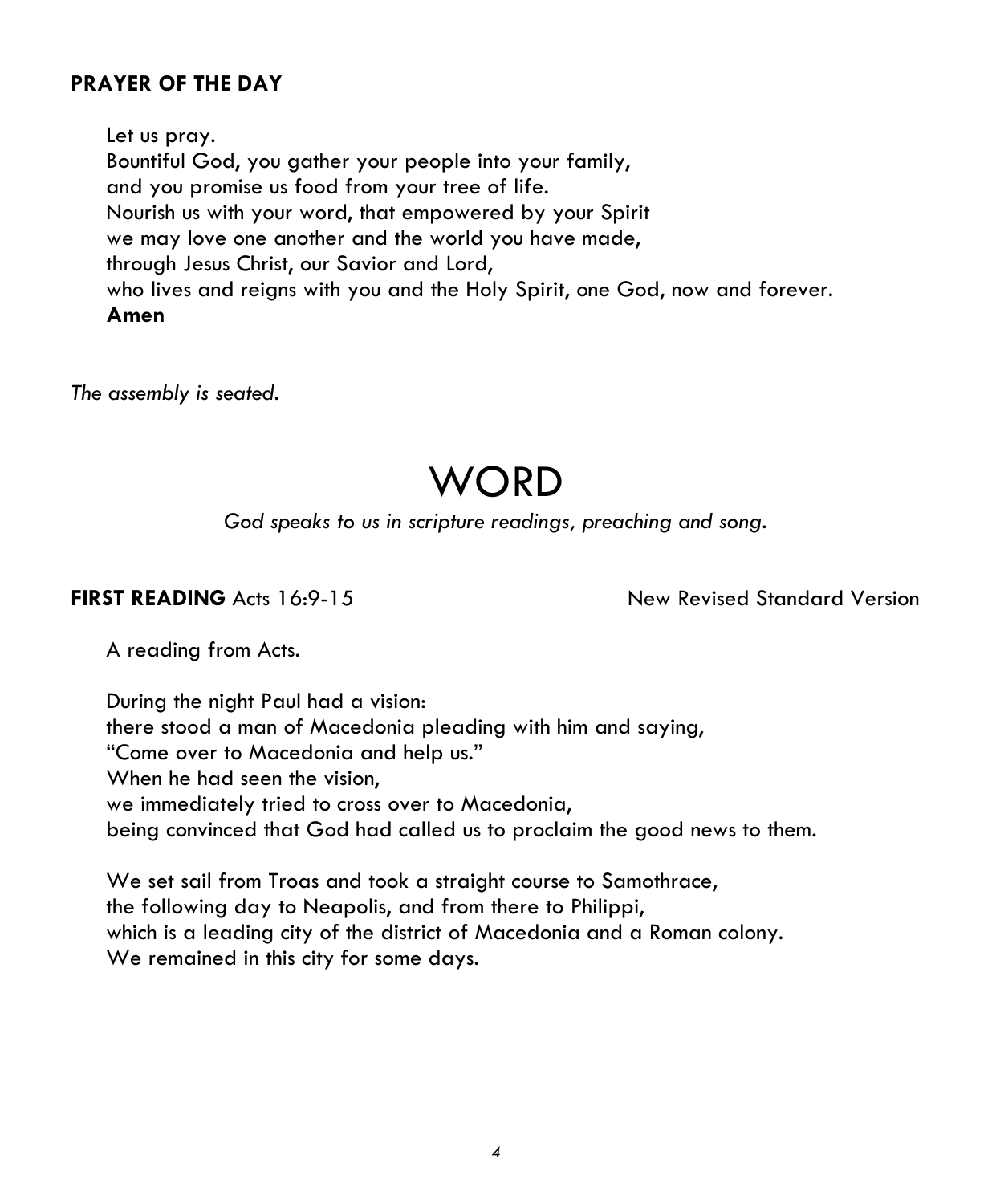On the sabbath day we went outside the gate by the river, where we supposed there was a place of prayer; and we sat down and spoke to the women who had gathered there. A certain woman named Lydia, a worshiper of God, was listening to us; she was from the city of Thyatira and a dealer in purple cloth.

The Lord opened her heart to listen eagerly to what was said by Paul. When she and her household were baptized, she urged us, saying, "If you have judged me to be faithful to the Lord, come and stay at my home." And she prevailed upon us.

Word of God, Word of Life. **Thanks be to God!**

**SECOND READING** Revelation 21:10, 22:-22:5 New Revised Standard Version

A reading from Revelation.

And in the spirit he carried me away to a great, high mountain and showed me the holy city Jerusalem coming down out of heaven from God.

I saw no temple in the city, for its temple is the Lord God the Almighty and the Lamb. And the city has no need of sun or moon to shine on it, for the glory of God is its light, and its lamp is the Lamb. The nations will walk by its light, and the kings of the earth will bring their glory into it. Its gates will never be shut by day—and there will be no night there. People will bring into it the glory and the honor of the nations. But nothing unclean will enter it, nor anyone who practices abomination or falsehood, but only those who are written in the Lamb's book of life.

Then the angel showed me the river of the water of life, bright as crystal, flowing from the throne of God and of the Lamb through the middle of the street of the city. On either side of the river is the tree of life with its twelve kinds of fruit, producing its fruit each month; and the leaves of the tree are for the healing of the nations.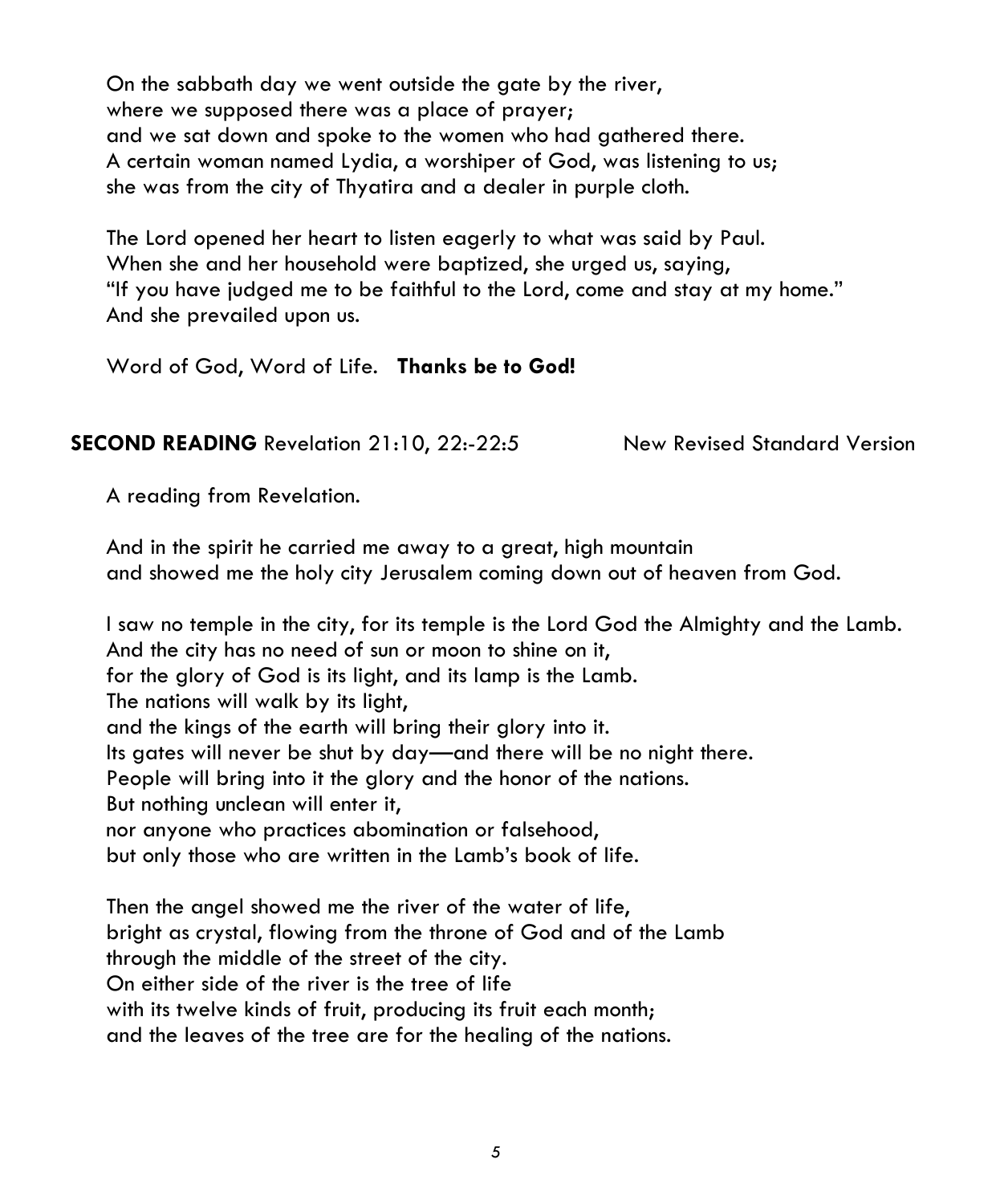Nothing accursed will be found there any more. But the throne of God and of the Lamb will be in it, and his servants will worship him; they will see his face, and his name will be on their foreheads. And there will be no more night; they need no light of lamp or sun, for the Lord God will be their light, and they will reign forever and ever.

Word of God, Word of Life. **Thanks be to God!**

*The assembly stands to welcome the gospel.*



Music: Caribbean traditional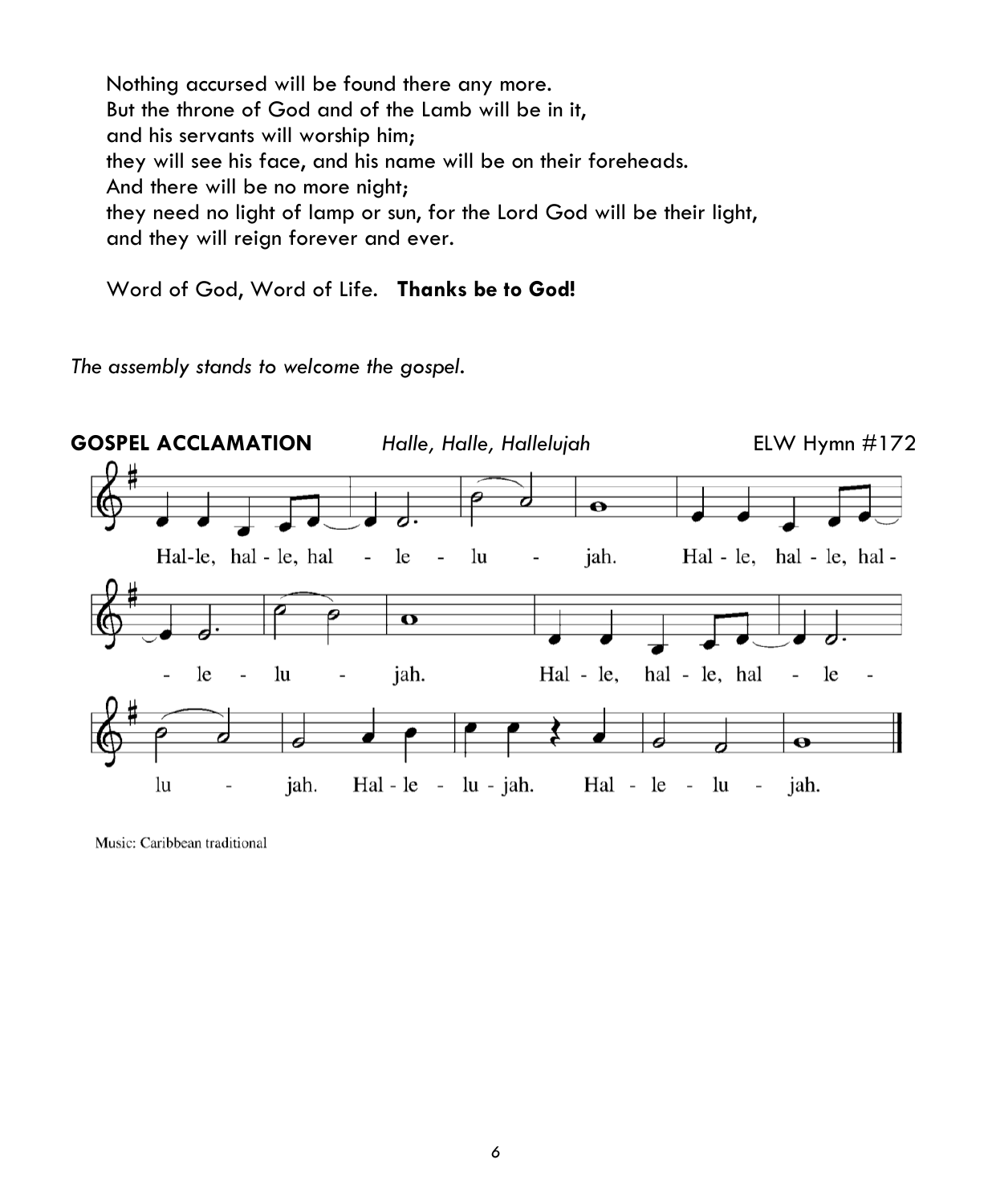The Good News from John, the  $14<sup>th</sup>$  chapter. **Open our hearts, Lord.**

Jesus answered him,

"Those who love me will keep my word, and my Father will love them, and we will come to them and make our home with them. Whoever does not love me does not keep my words; and the word that you hear is not mine, but is from the Father who sent me.

"I have said these things to you while I am still with you. But the Advocate, the Holy Spirit, whom the Father will send in my name, will teach you everything, and remind you of all that I have said to you. Peace I leave with you; my peace I give to you. I do not give to you as the world gives. Do not let your hearts be troubled, and do not let them be afraid. You heard me say to you, 'I am going away, and I am coming to you.' If you loved me, you would rejoice that I am going to the Father, because the Father is greater than I.

And now I have told you this before it occurs, so that when it does occur, you may believe.

This is the Good News! **Thanks be to God!** 

*The assembly is seated.*

**SERMON** Pastor Ric Elliott

*The assembly stands.*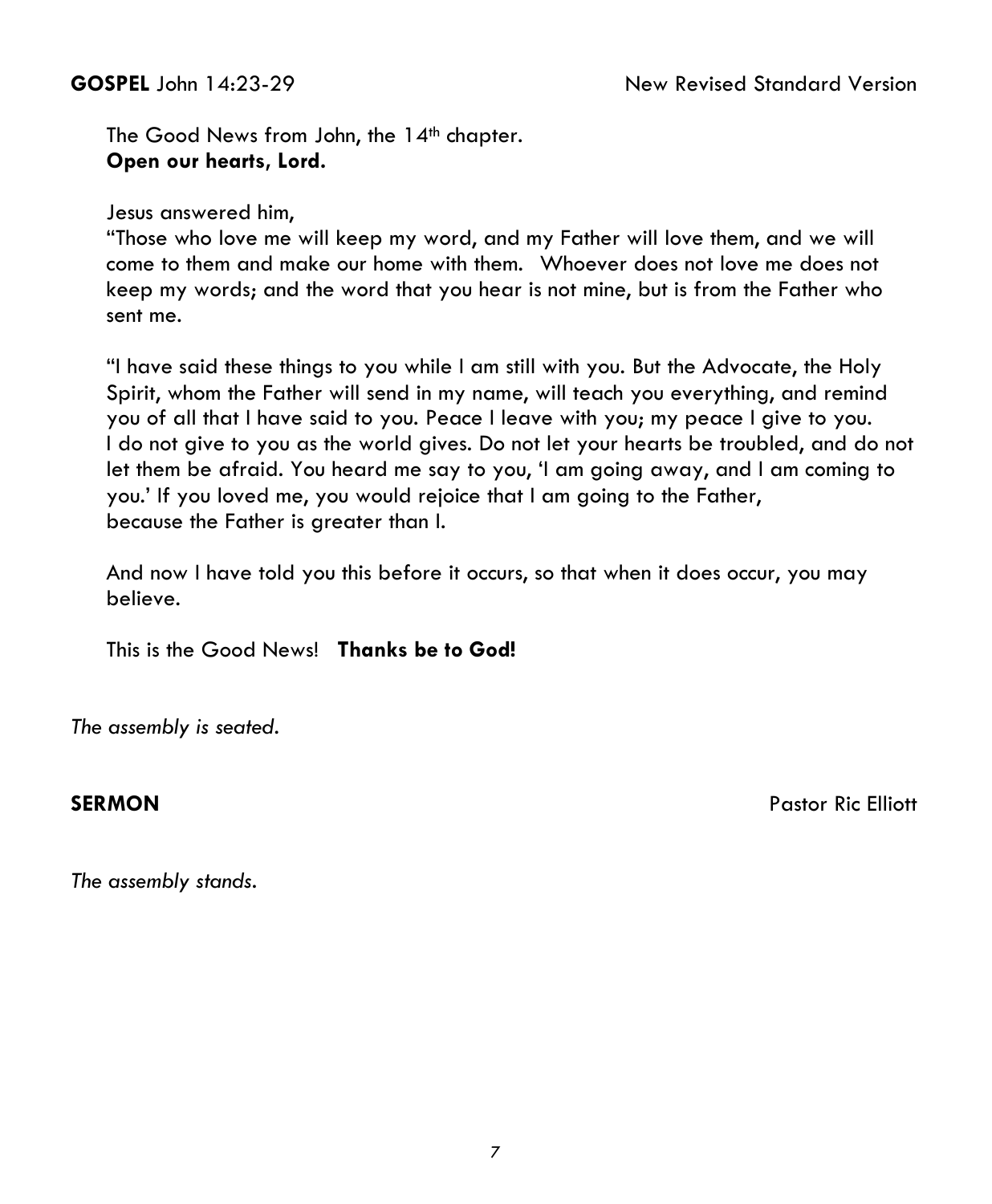**HYMN OF THE DAY** *Christ, Be Our Light* **<b>ELW Hymn #715** *During the last verse of the Hymn of the Day, confirmands gather with the ministers at the altar.*



Text: Bernadette Farrell, b. 1957

Music: CHRIST, BE OUR LIGHT, Bernadette Farrell<br>Text and music © 1993 Bernadette Farrell.Published by OCP Publications, 5536 NE Hassalo, Portland, OR 97213.

All rights reserved. Used by permission.

Duplication in any form prohibited without permission or valid license from copyright administrator.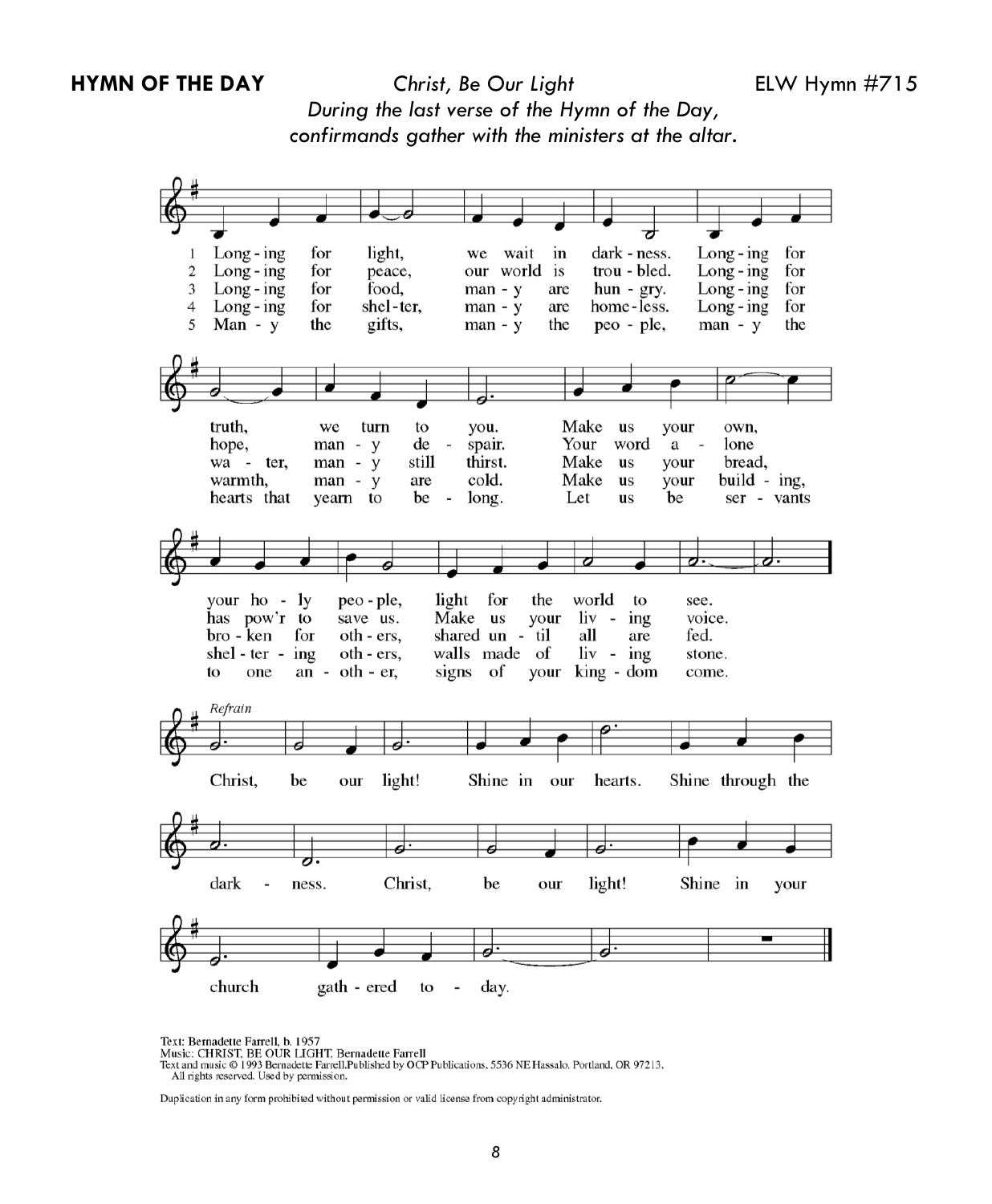#### **AFFIRMATION OF BAPTISM**

#### **Presentation**

Dear friends, we give thanks for the gift of baptism and for these people, one with us in the body of Christ, who are making public affirmation of their baptism.

*A representative of the congregation presents the confirmands.*

A: I present, Alexander, Charles, Mackenzie, Riley, Joshua, Elizabeth, Luke, Quinn, Will, Cole, Madison, and Brandon**,** who desire to make public affirmation of their baptism.

Let us pray. Merciful God, we thank you for these sisters and brothers, whom you have made your own by water and the Word in baptism. You have called them to yourself, enlightened them with the gifts of your Spirit, and nourished them in the community of faith. Uphold your servants in the gifts and promises of baptism, and unite the hearts of all whom you have brought to new birth. We ask this in the name of Christ. **Amen**

#### **Profession of Faith**

*The minister addresses the confirmands.*

I ask you to profess your faith in Christ Jesus, reject sin, and confess the faith of the church.

Do you acknowledge there is evil in this world which tries to overcome God's good work?

*Confirmands:* Yes, there is evil.

Do you try to resist this evil and hope to do God's work? *Confirmands:* Yes, I try to let good overcome evil.

Do you strive to follow Christ's teachings of loving and serving others? *Confirmands:* Yes, I hope to love my neighbors as myself.

*The minister addresses the whole assembly.*

Do you believe in God the Father?

**I believe in God, the Father almighty, creator of heaven and earth.**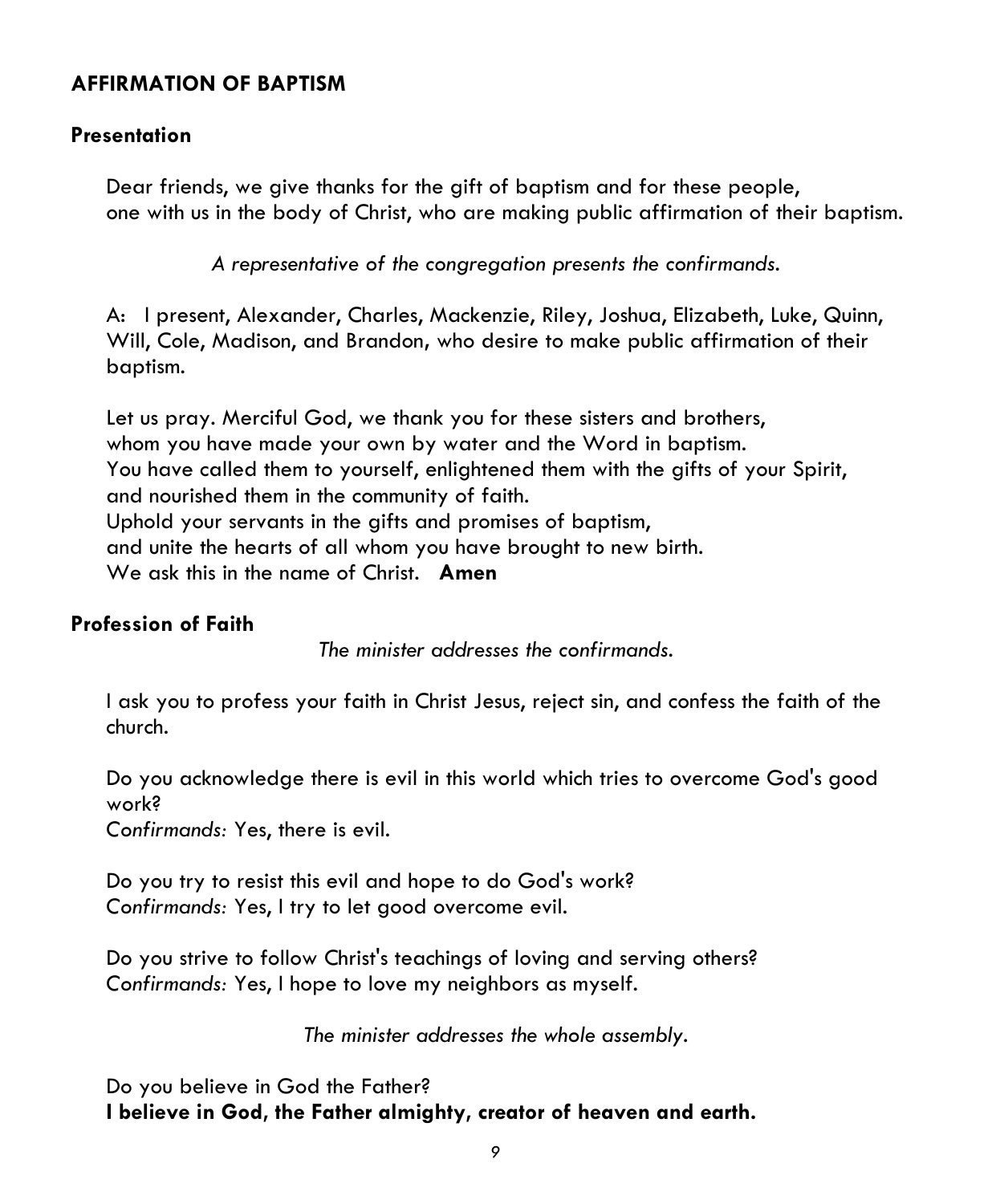Do you believe in Jesus Christ, the Son of God?

**I believe in Jesus Christ, God's only Son, our Lord, who was conceived by the Holy Spirit, born of the virgin Mary, suffered under Pontius Pilate, was crucified, died, and was buried; he descended to the dead.**

**On the third day he rose again; he ascended into heaven, he is seated at the right hand of the Father, and he will come to judge the living and the dead.**

Do you believe in God the Holy Spirit?

**I believe in the Holy Spirit, the holy catholic church, the communion of saints, the forgiveness of sins, the resurrection of the body, and the life everlasting. Amen. Affirmation of Baptism in the Presence of the Assembly**

*Parents, grandparents and godparents may join the confirmands at the altar. The presiding minister addresses the confirmands.*

You have made public profession of your faith. Do you hope to continue in the covenant God made with you in holy baptism:

**to live among God's faithful people, to hear the word of God and share in the Lord's supper, to proclaim the good news of God in Christ through word and deed, to serve all people, following the example of Jesus, and to strive for justice and peace in all the earth?**

*Confirmands respond:* I do, and I ask God to help and guide me.

People of God, do you promise to support these sisters and brothers and pray for them in their life in Christ? **We do, and we ask God to help and guide us.**

#### **Signing with the Cross**

You have heard the holy and saving gospel of our Lord Jesus Christ. Now receive the sign of the gospel, the sign given to you in baptism, on your body and in your heart,

that you may know the Lord and the power of his resurrection.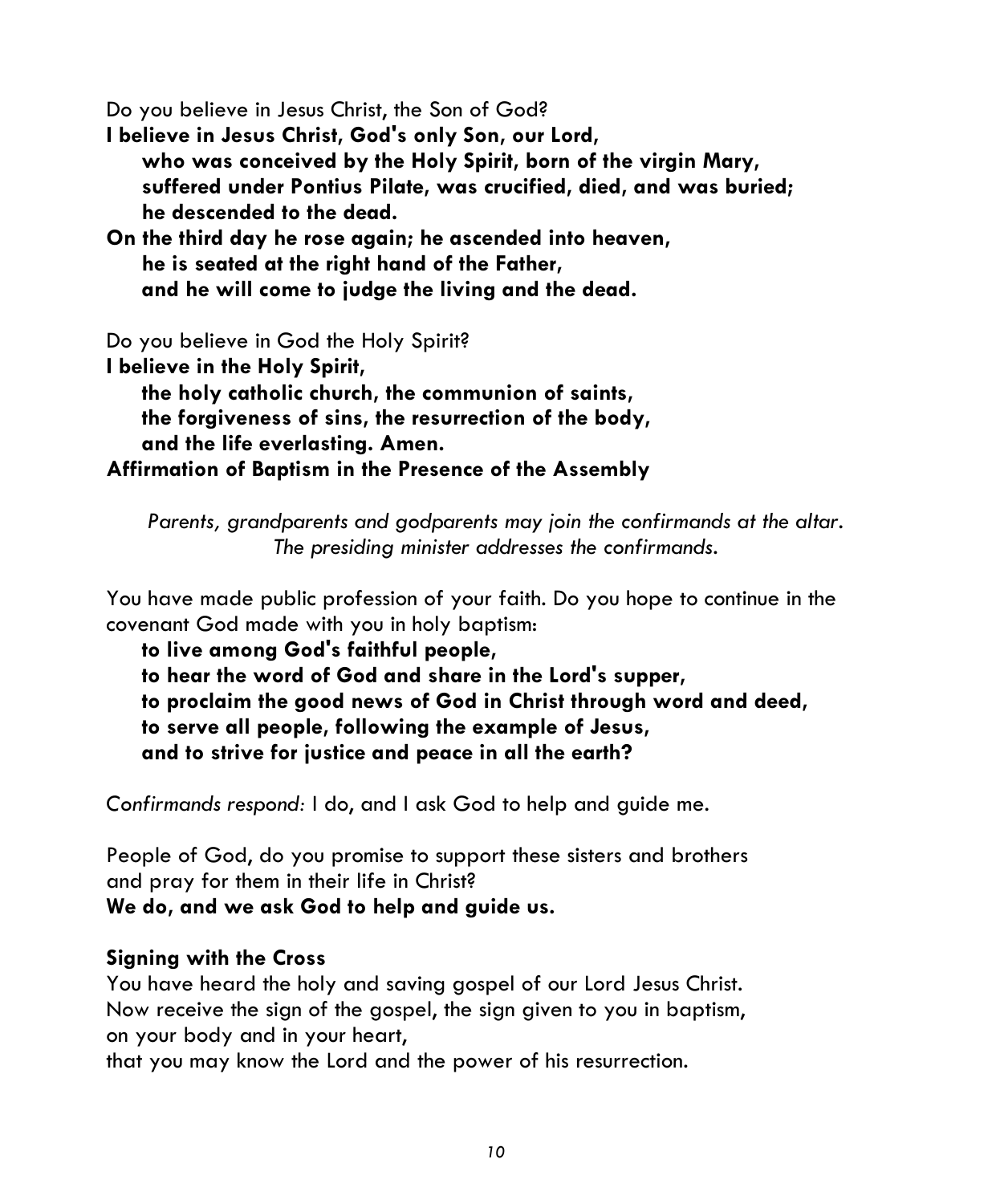*A parent or godparent traces a cross on each part of their confirmand's body, as it is named.*

Receive the + cross on your forehead, a sign of God's endless love and mercy for you. Learn to know and to follow Christ.

Receive the + cross on your hands, that God's mercy may be known in your work.

*The blessing is repeated for each confirmand.*

Let us pray. We give you thanks, God, that through water and the Holy Spirit you give us new birth, cleanse us from sin, and raise us to eternal life. **Amen**

*The minister and others may lay hands on the head of the confirmand.*

Stir up in *(NAME)* the gift of your Holy Spirit: the spirit of wisdom and understanding, the spirit of counsel and might, the spirit of knowledge and the fear of the Lord, the spirit of joy in your presence, both now and forever. **Amen**

#### **Welcome**

*The confirmands face the assembly.*

A: Let us rejoice with these sisters and brothers in Christ. **We rejoice with you in the life of baptism. Together we will give thanks and praise to God and proclaim the good news to all the world.**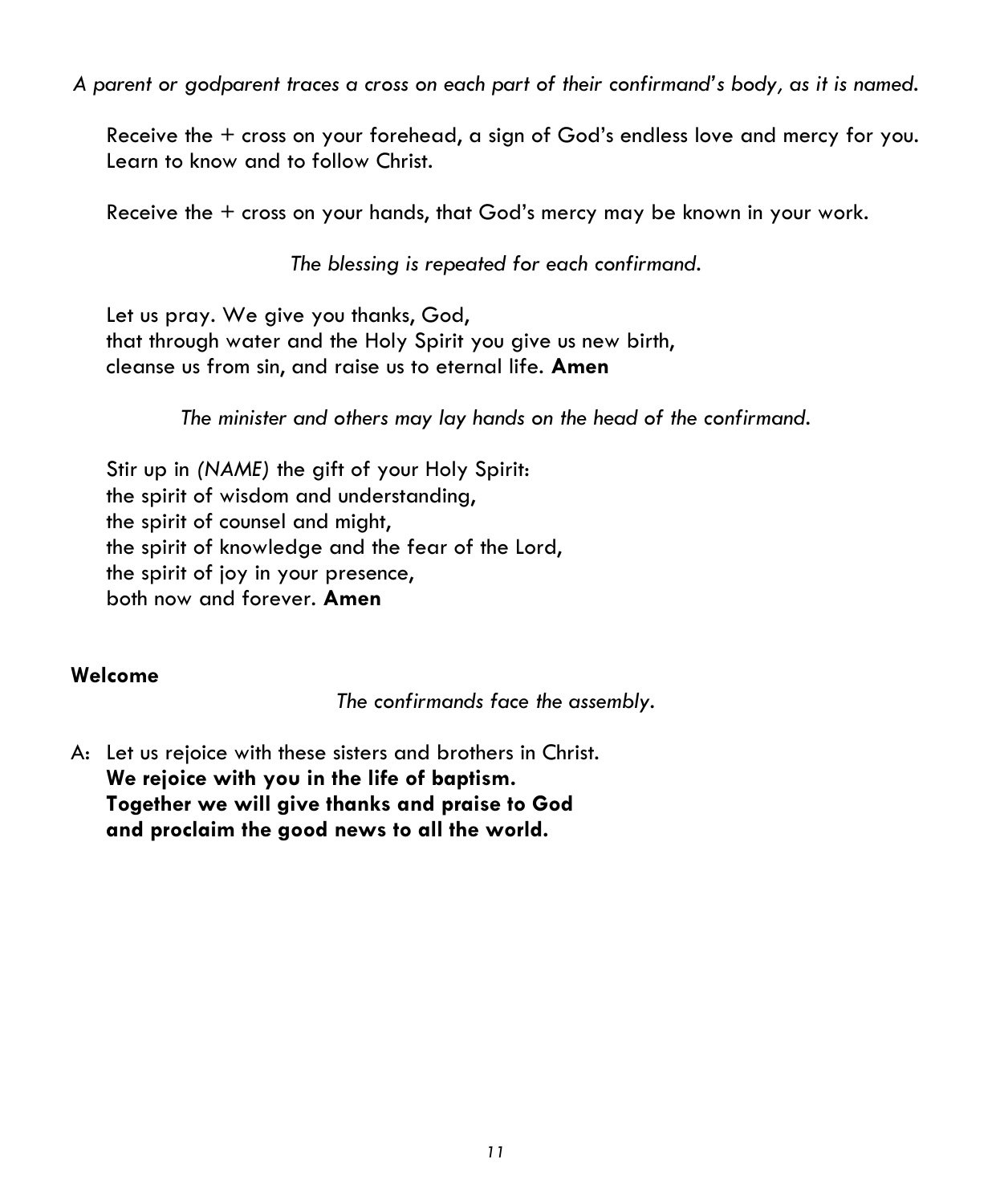Words and Music by Dennis Jernigan

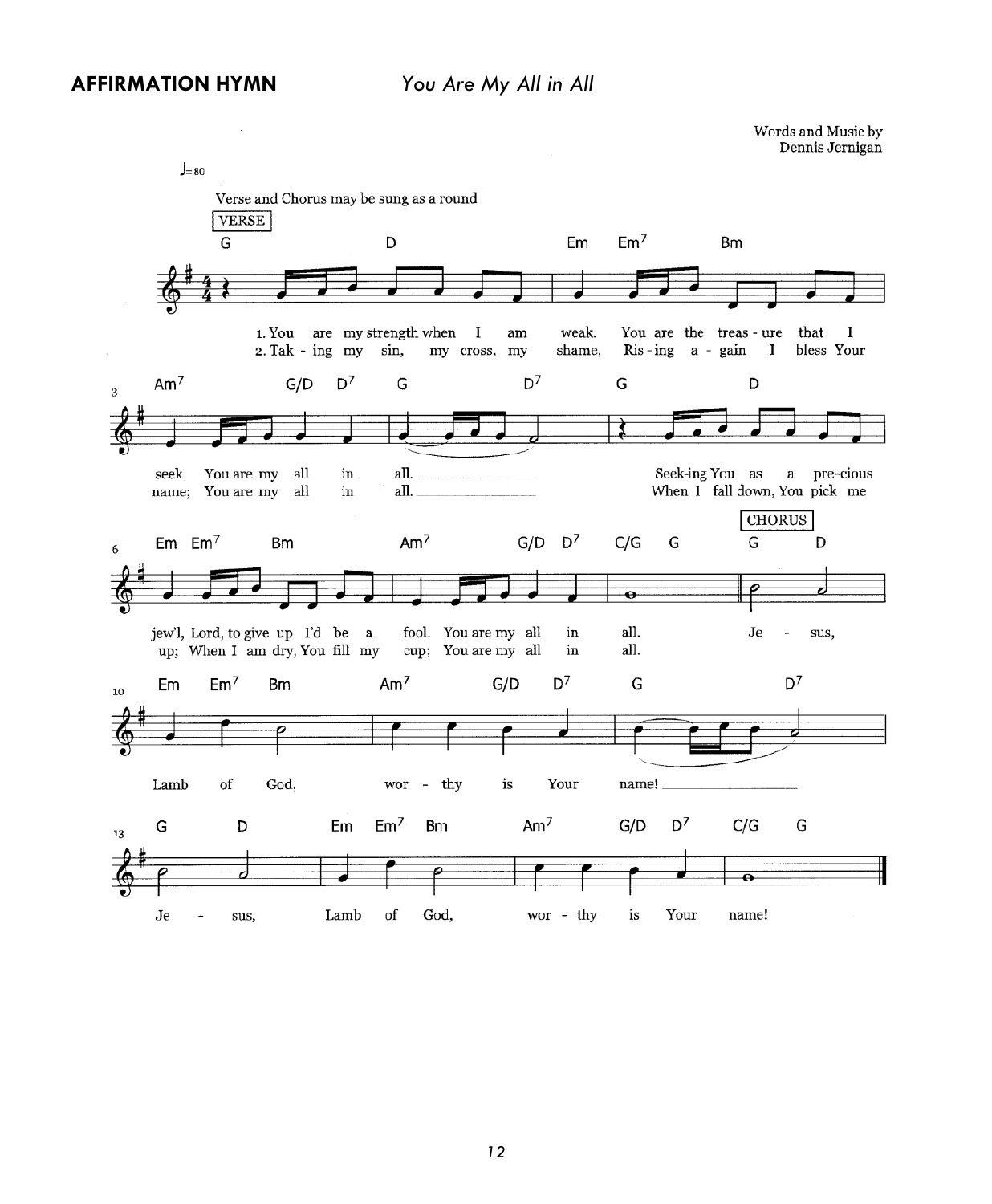### **PRAYERS OF THE PEOPLE**

#### *Invitation to prayer:*

Set free from captivity to sin and death, we pray to the God of resurrection for the church, people in need, and all of creation.

*After each petition:* Lord, send out your Spirit **and renew the face of the earth.**

*Pastor's closing prayer:*

In your mercy, O God, respond to these prayers, and renew us by your life-giving Spirit; through Jesus Christ, our Savior. **Amen**

#### **PEACE**

The peace of the Lord be with you always. **And also with you.**

> *The people may greet one another with a sign of Christ's peace by saying, "Peace be with you."*

*The assembly is seated.*

## **MFAL**

*God feeds us with the presence of Jesus Christ.*

#### **RESPONSE TO GOD'S GIFTS**

The assembly responds to the Word of God by gathering an offering for the mission of the church, including the care of those in need. Please place your offering in the offering plates on the tables in the rear of the sanctuary.

The table is set.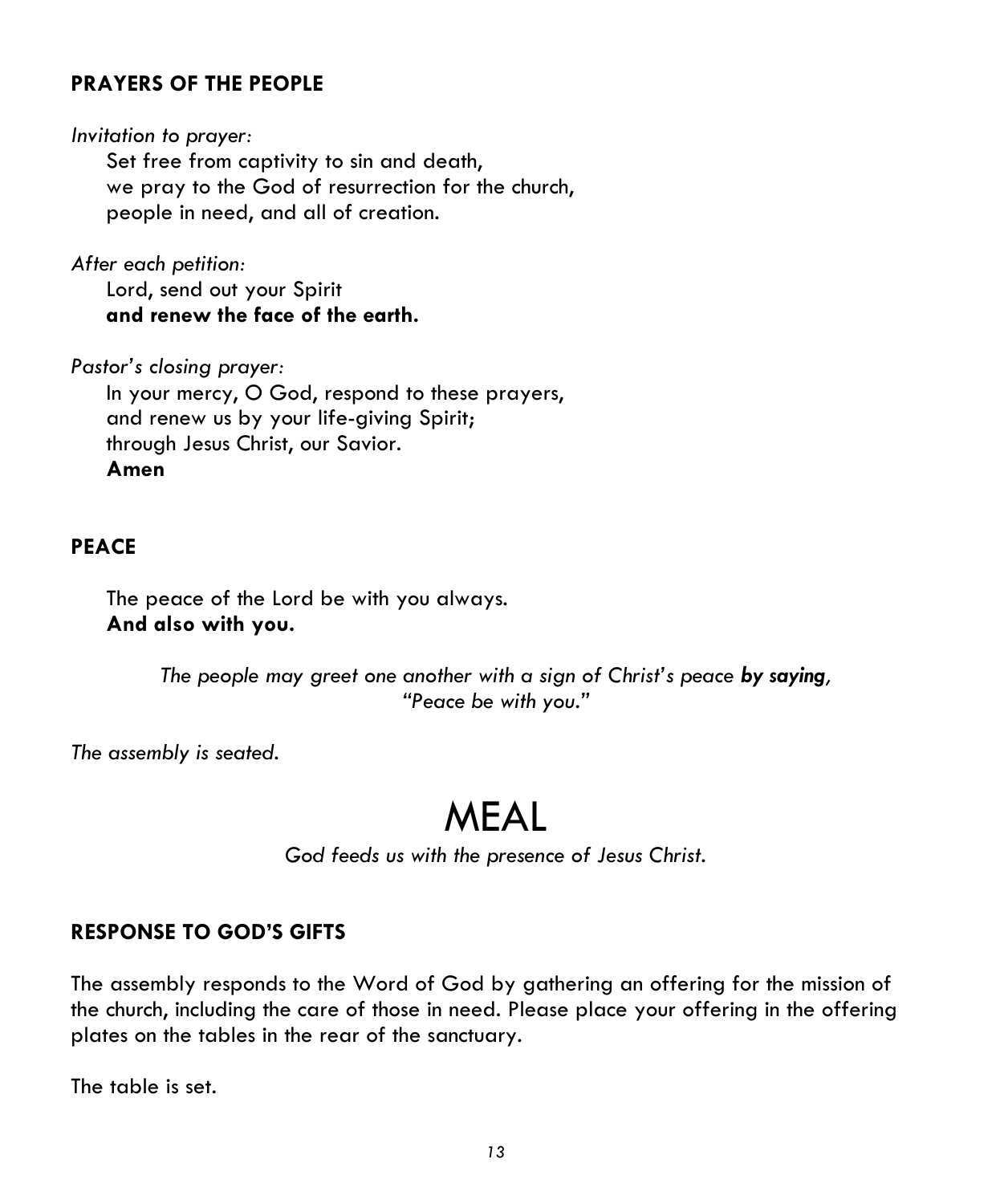*The assembly stands.*

#### **WORD IN MEAL**

The Lord be with you. **And also with you.** Lift up your hearts. **We lift them to the Lord.** Let us give thanks to the Lord our God. **It is right to give our thanks and praise.**

Thanks be to you, God, for the power of your loving Spirit. We worship you for your Spirit, who forms life out of chaos and dust. We bless you for your Spirit, who ignites the words of the prophets. We praise you for your Spirit, who carries your people together in unity.

Glory be to you, God, for the comfort of your creative Spirit. By your Spirit your Son preached and healed, disciplined and forgave. Dying on the cross for a wounded world, Christ gave over his Spirit. Risen from death, he pours out your Spirit on all who believe.

#### **WORDS OF INSTITUTION**

#### **WORD IN MEAL**

On this bread and wine, **come, Holy Spirit.** On this assembly, **come, Holy Spirit.** On the members of this confirmation class, **come, Holy Spirit.** On all who minister in your church, **come, Holy Spirit.** We ask your Spirit, to cry aloud in us, with us, and for us. Breathe your life into our bones.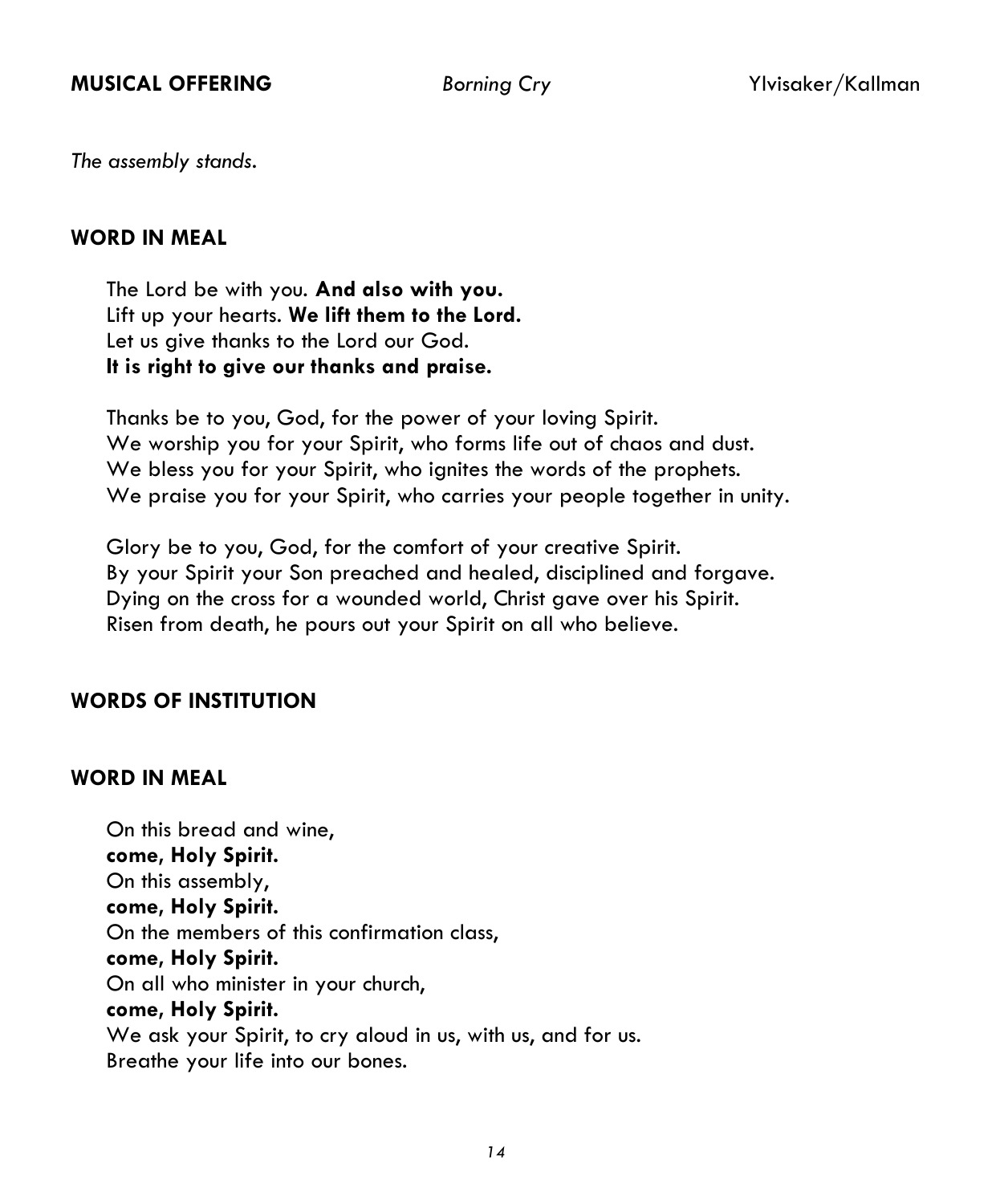Anoint us for service with your oil of gladness. Translate our speech into tongues of wisdom. Shower on us your gifts of love, joy, peace, patience, kindness, generosity, faithfulness, gentleness, self-control.

#### **Come, Holy Spirit, and fill us with hope, awe, wonder and new life; abundant life. Amen**

#### **LORD'S PRAYER**

Gathered into one by the Holy Spirit**,** let us pray as Jesus taught us.

**Our Father in heaven, hallowed be your name, your kingdom come, your will be done, on earth as in heaven. Give us today our daily bread. Forgive us our sins as we forgive those who sin against us. Save us from the time of trial and deliver us from evil. For the kingdom, the power, and the glory are yours, now and forever. Amen**

#### **INVITATION TO THE TABLE**

The risen Christ dwells with us here. All who are hungry, all who are thirsty, come.

*The assembly is seated.*

### **DISTRIBUTION OF COMMUNION**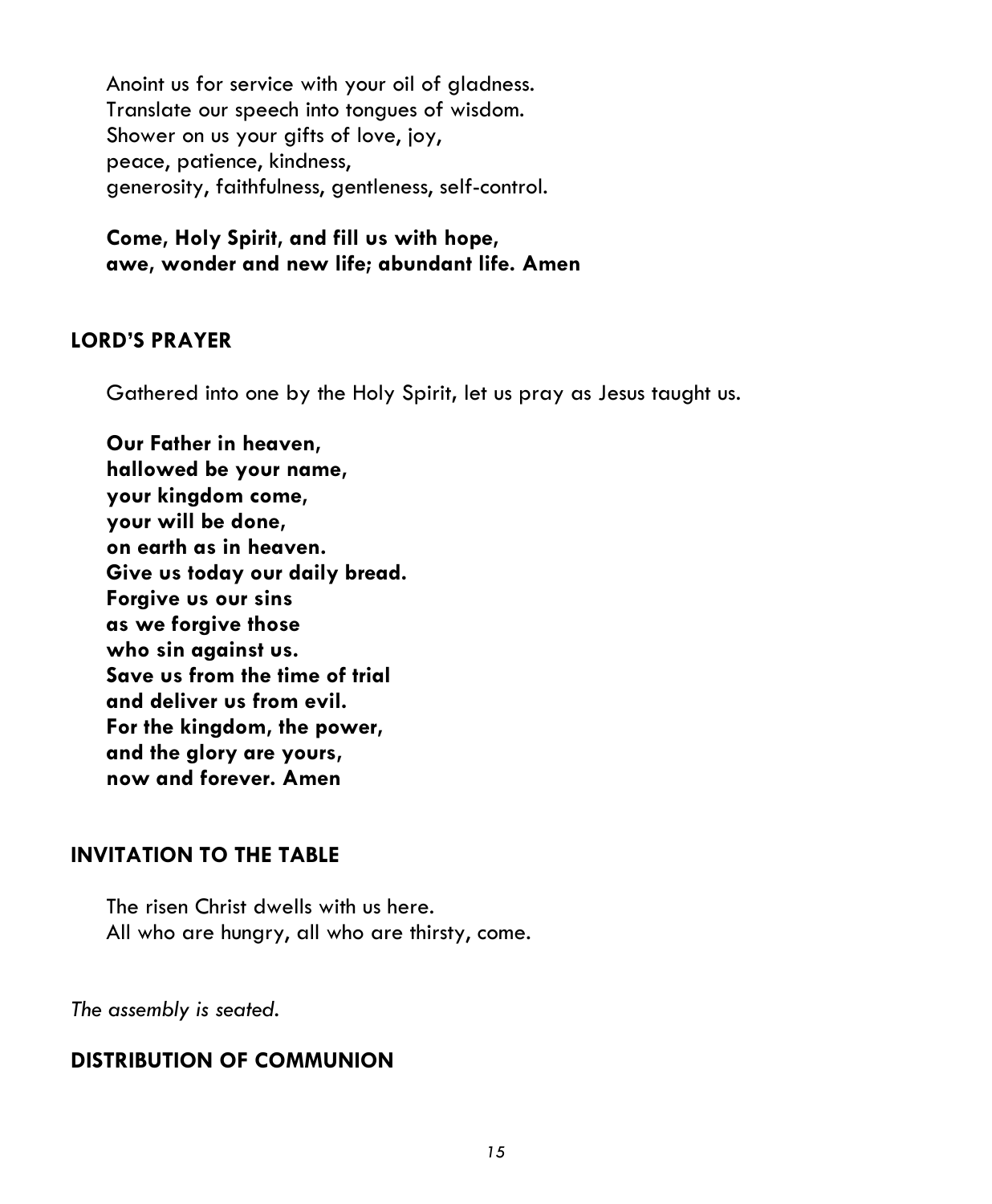*The assembly stands.*

#### **PRAYER AFTER COMMUNION**

Let us pray. We give you thanks, generous God, for in this bread and cup we have tasted the new heaven and earth where hunger and thirst are no more. Send us from this table as witnesses to the resurrection, that through our lives, all may know life in Jesus' name. **Amen**

## SENDING

*God blesses us and sends us in mission to the world.*

#### **BLESSING**

God has a dwelling place with you. You have a dwelling place in Christ, a source of continual blessing in your life. Go forth to spread God's message, that others may also dwell in peace. Almighty God, Father, + Son, and Holy Spirit, bless you now and forever. **Amen**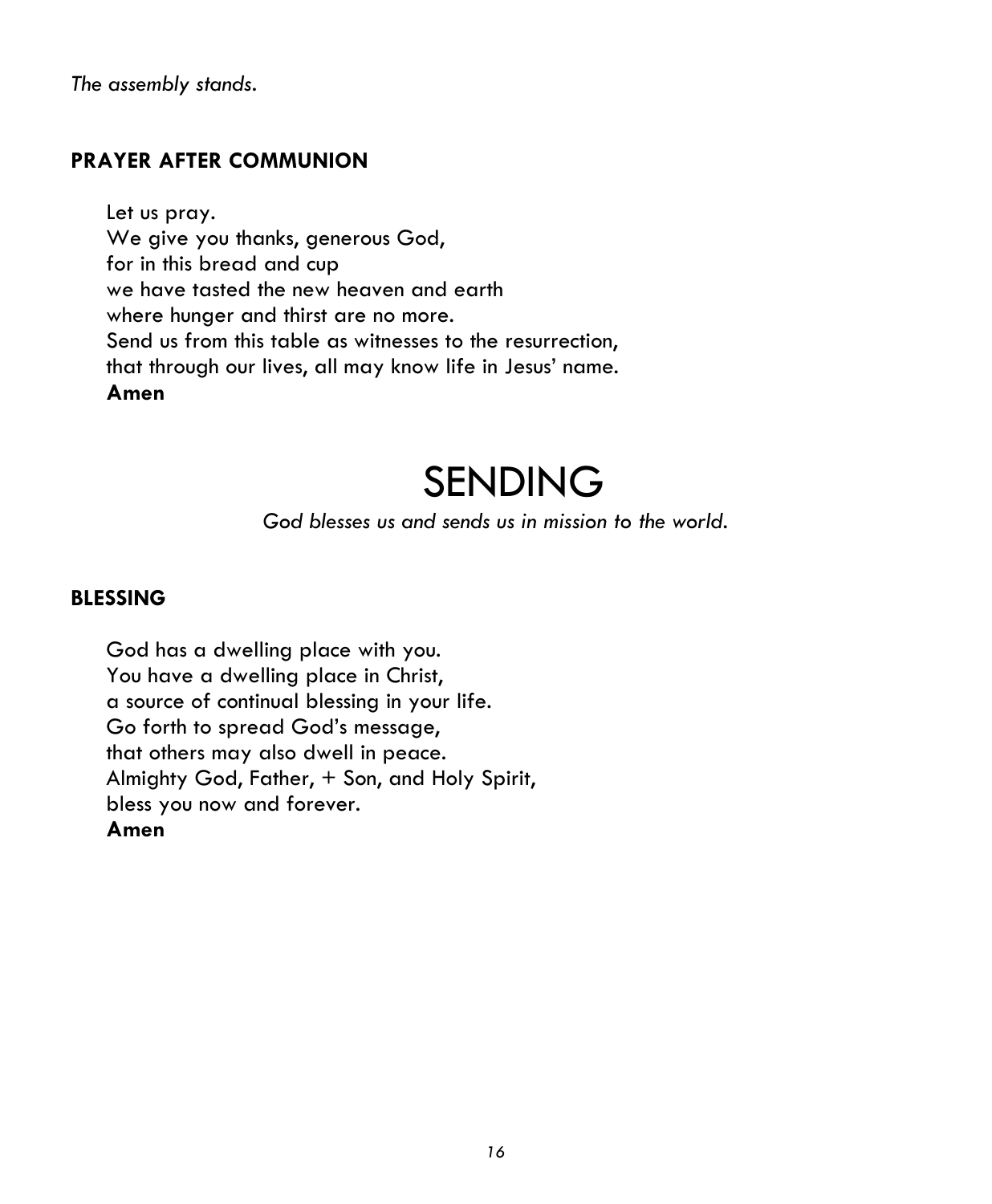

Text: Fred Kaan, b. 1929 Music: LINSTEAD, Jamaican folk tune; adapt. Doreen Potter, 1925-1980<br>Text and music © 1975 Hope Publishing Company, Carol Stream, IL 60188. All rights reserved. Used by permission.

Duplication in any form prohibited without permission or valid license from copyright administrator.

#### **DISMISSAL**

Alleluia! Christ is risen. **Christ is risen indeed. Alleluia!** Go in peace. Tell what God has done. **Thanks be to God.**

**POSTLUDE "***Finale"* Janet Correll (Organo Pleno)

#### **We welcome all who worship with us today**.

Visitors are invited to sign the guest register. If you are interested in joining our family of faith, please talk with one of our Pastors or call the church office.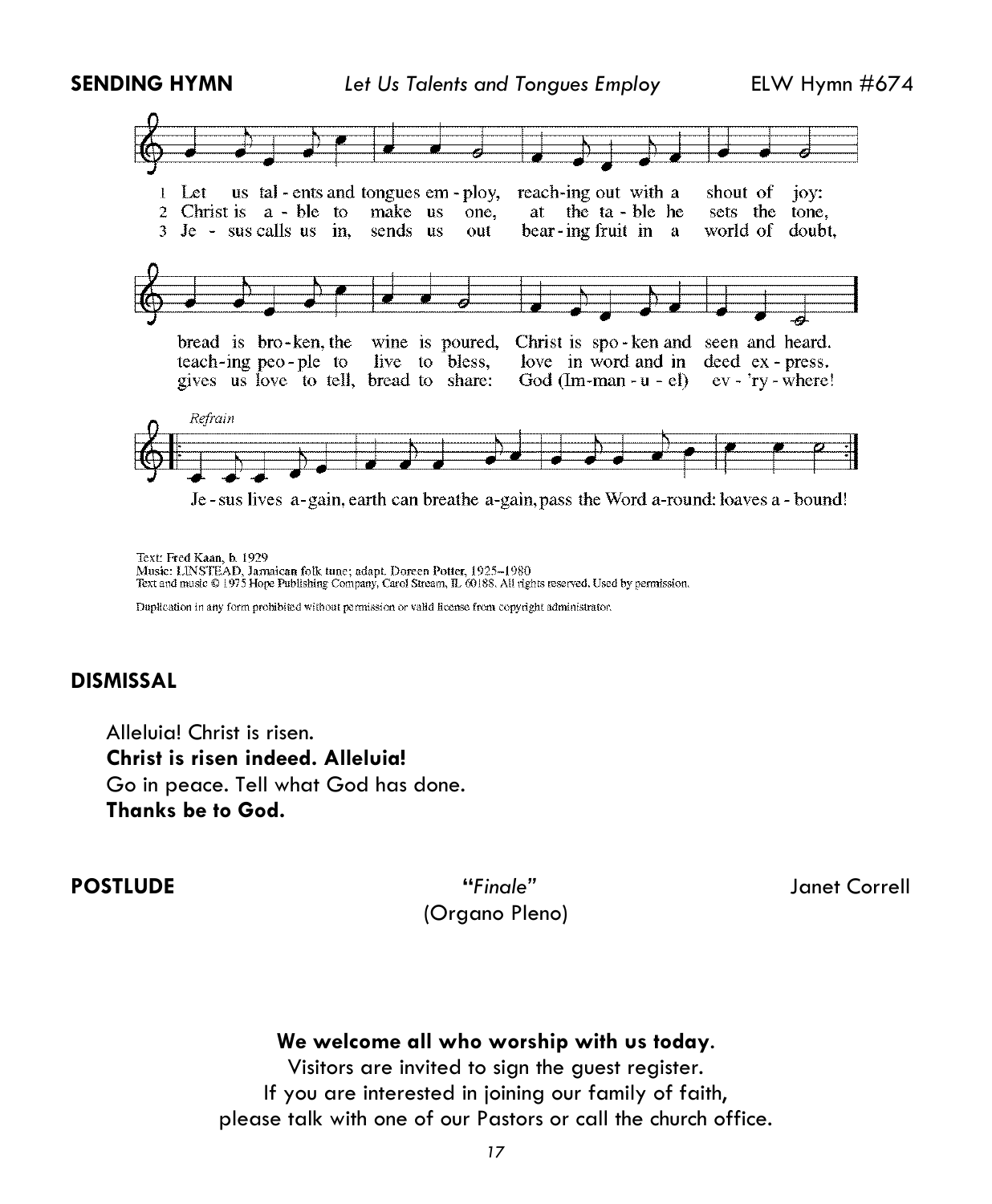#### **Please join in supporting our church's ministries using your preferred method of giving:**

- Enroll in our on-line giving program, Simply Giving (recommended);
- Mail your offering check to the church;
- Use your credit or debit card at the Giving Kiosk;
- Text your offering to 610-981-1312;
- Download our mobile app for recurring or one-time gifts;
- Establish automatic contributions to the church using your bank's bill pay service.

Additional information is located in the Stewardship section of the church 's website at: lchsemmaus.org.

#### **Text copyright permissions:**

**Word in Meal:** *Pray, Praise, and Give Thanks*: *A Collection of Litanies, Laments, and Thanksgivings at Font and Table*. Copyright © 2017 Augsburg Fortress. All rights reserved. Reproduced by permission. **Gathering Dialog & Blessing:** *The Abingdon Worship Annual 2022.* Copyright © 2021 by Abingdon Press. Used by permission.

**Bible translations currently used at worship in this parish**: New Revised Standard Version (NRSV), ©1989, Division of Christian Education of the National Council of the Churches of Christ in the United States of America. Used by Permission. All rights reserved. Contemporary English Version (CEV) ©1995 by American Bible Society. New International Version (NIV) ©1973, 1978, 1984, 2011 by Biblica, Inc.® Used by permission. All rights reserved worldwide. The Message, ©1993, 1994, 1995, 1996, 2000, 2001, 2002. Used by permission of NavPress Publishing Group.

**Primary liturgical resources** from Sundays and Seasons.com. ©2020, 2017, 2014, 2011 Augsburg Fortress. All rights reserved. Reprinted by permission under Augsburg Fortress Liturgies Annual License #20593.

| <b>Music Permissions:</b> |                                                                                                                                                                   |                      |
|---------------------------|-------------------------------------------------------------------------------------------------------------------------------------------------------------------|----------------------|
| <b>Gathering Music</b>    | Galeries Ancien                                                                                                                                                   | OneLicense           |
| <b>Gathering Hymn</b>     | Thy Word                                                                                                                                                          | <b>CCLI</b>          |
| <b>Alleluia</b>           | Halle, Halle, Hallelujah                                                                                                                                          | <b>Public Domain</b> |
| Hymn of the Day           | Christ, Be Our Light                                                                                                                                              | OneLicense           |
| <b>Affirmation Hymn</b>   | You Are My All in All                                                                                                                                             | <b>CCLI</b>          |
|                           | CCLI Song #825356 © 1991 Shepherd's Heart Music, Inc. For use soley with the SongSelect Terms of Use. All rights reserved.<br>www.ccli.com CCLI License @ 6780284 |                      |
| <b>Musical Offering</b>   | <b>Borning Cry</b>                                                                                                                                                | OneLicense           |
| <b>Sending Hymn</b>       | Let Us Talents and Tongues Employ                                                                                                                                 | OneLicense           |
| <b>Postlude</b>           | "Finale" (Organo Pleno)                                                                                                                                           | OneLicense           |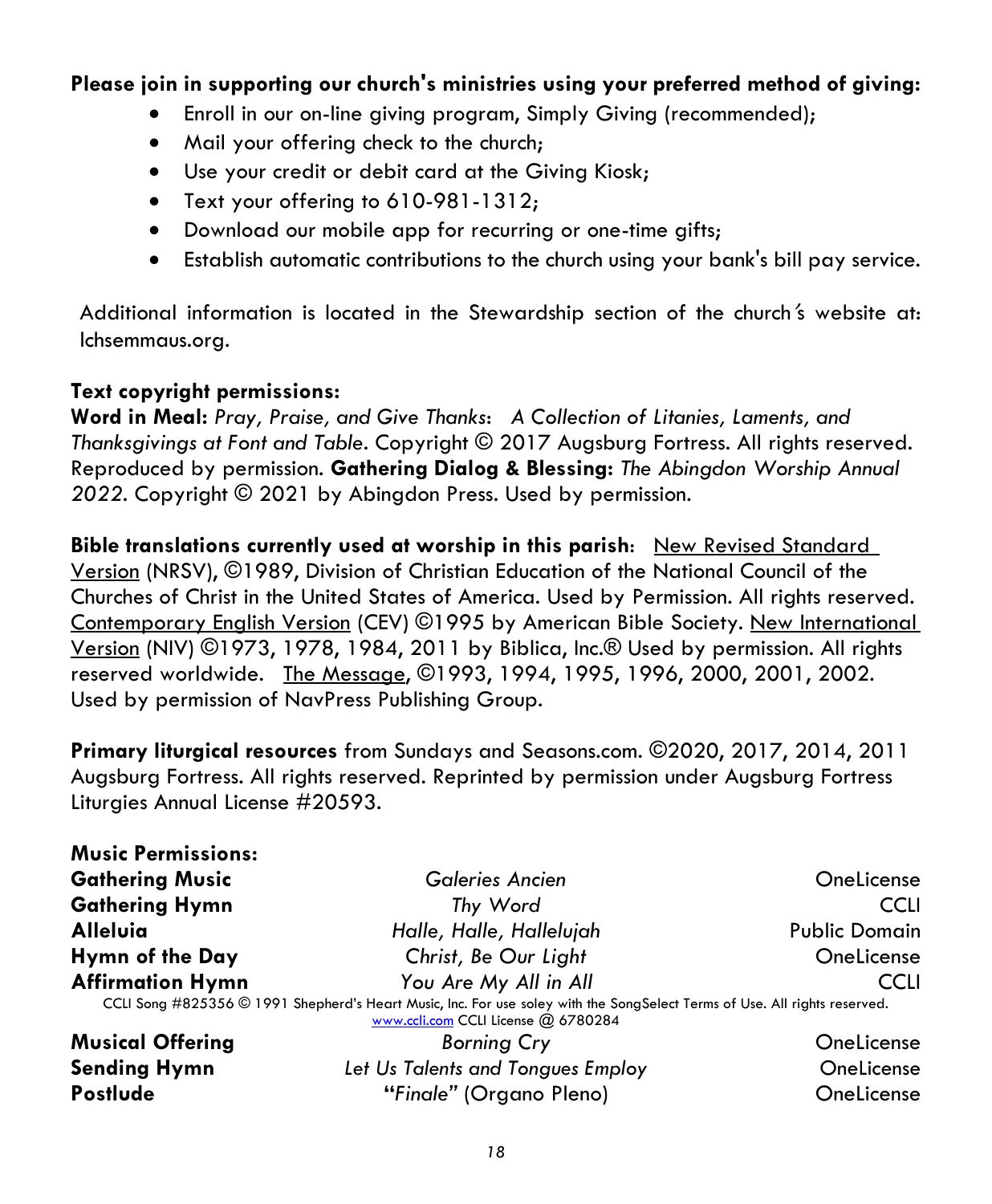

#### **WORSHIP LEADERS**

Pastor Ric Elliott, Senior Pastor Pastor Tami K. Reichley, Associate Pastor Sharon B. MacCabe, Director of Music Austin Gross, Director of Music Ministry for Children Deacon Melanie Werley, Directory of Liturgy

#### **WORSHIP HELPERS**

#### **Assisting Minister**

Elizabeth Moessner

### **Acolytes**

Charlie K. Quinn P.

#### **Reader**

Joshua N.

### **Greeter**

Cathy Wimmer

### **Ushers**

Cole P. Josh N.

### **Tech Team**

Bill Newill, Kristen Newill, Chris Pirrotta, Bob Stevens

### **Altar Care**

Louise Metka, Robbie Flynn, Carol McKee, Kathy Schuessler, Barb Roba, Marian Harrison

#### **The altar flowers are given in honor of those affirming their baptism.**